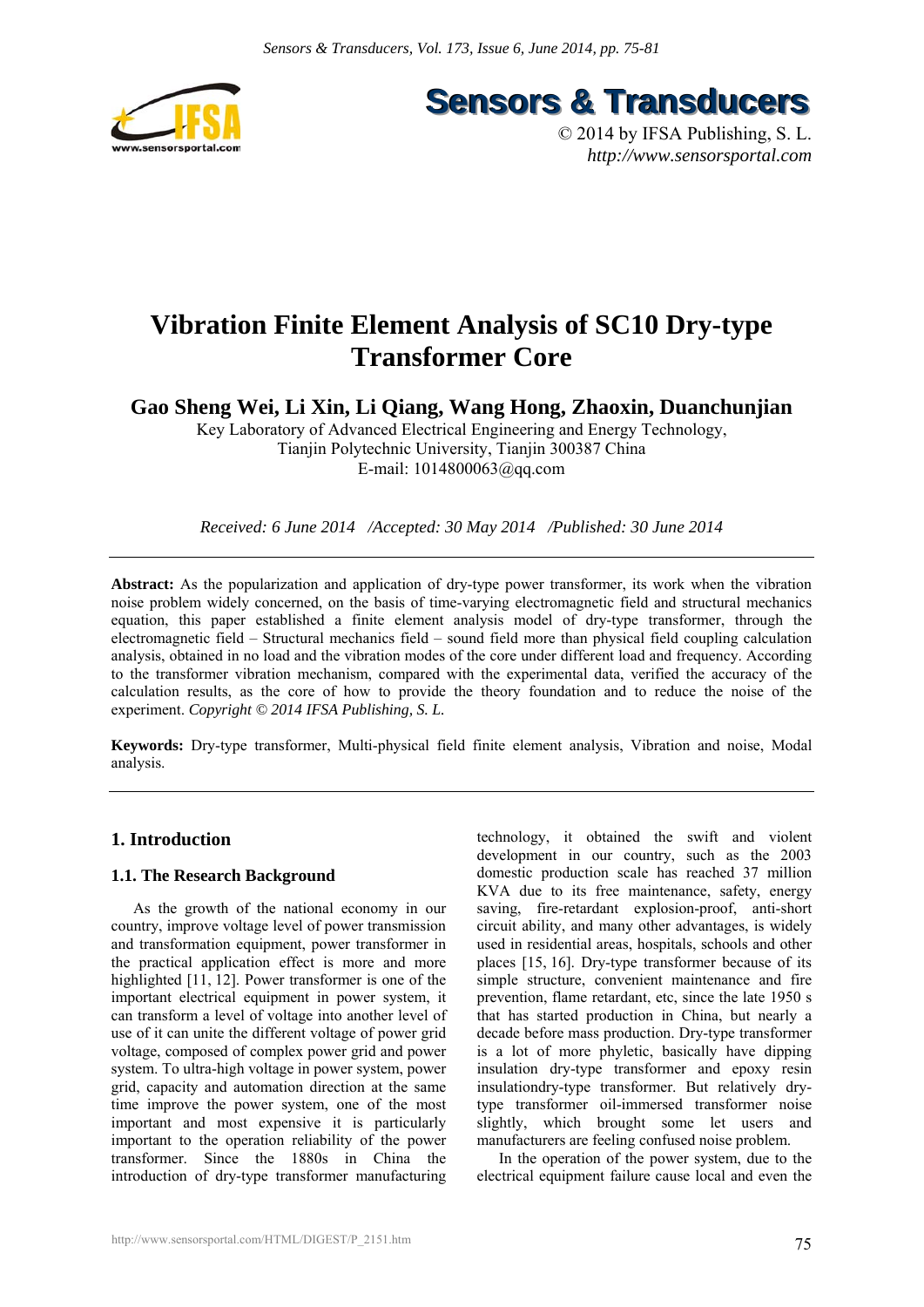whole area of a power outage, so that there are significant loss of national economy. Such as the famous 2003 blackout accident in the United States, from the subway, the airport, telecommunications and other facilities and public transportation basic paralyzed, directly lead to economic losses of \$30 billion a day. Also often have power equipment failure in our country, such as on July 29, 2006. Jiangsu Shuyang mulberry market town, a private wood processing enterprises, 50 KVA transformer ignited the raging fire, the fire lasted more than an hour, the transformer and the wires, power distribution box burnt to the ground, metering device and other ancillary equipment. In this situation, to enhance the operation reliability of the electrical equipment is more and more important. With the development of national economy and people's material and cultural life level unceasing enhancement, our country traditional technology and management methods have been unable to adapt to the new situation, therefore, the modernization of power system become the inevitable trend of development of electric power industry in China. In order to accelerate the construction of modern power system, ensuring safe and reliable operation of the electrical equipment will be carried out on the data of transformer and induction the summary.

Vibrations of dry-type transformer noise pollution people living environment and health but also affect the normal operation and service life of equipment, the dry-type transformer noise and electrical performance and mechanical performance, has low energy consumption and explosion-proof performance is high and is the main technique index sign of the transformer. Dry-type transformer become manufacturer of transformer noise problems in some beneficial research and put forward the corresponding measures to reduce vibration to reduce the vibration noise of transformer to the impact of the people live and work. Early in the 20th century began, acoustic characteristics of transformer noise and vibration mechanism and noise reduction measures are studied in [1]. Related disciplines in the field of new technology are also attractive to research method, research scale expands unceasingly, and countries have formulated the corresponding technical and environmental standards [8]. In our country according to the national standards for acoustic environmental quality of GB3096-2008, according to the acoustic pressure calculation, the first kind of residential development, health care and other regions should be below 45 decibel noise at night, the second category of residents and commercial mixed area should be lower than 50 decibels at night, the third type of industrial area should be less than 55 decibels at night.

# **1.2. The Research Status**

Some foreign large power transformer manufacturing companies such as Westinghouse, and general electric and related research institutions in the early 1920s began to transformer noise problem is studied. Mechanism involved in transformer noise and vibration, acoustic characteristics, noise reduction measures to the study of many aspects, such as [1], also includes countries successively formulated some technical and environmental standards [8]. Abroad since the 1970 s, the main transformer manufacturing countries invested a lot of manpower material resources to the transformer noise has carried out more extensive and deep research, the research scale expands unceasingly [17]. Research object often involves dozens of different specifications of the transformer, the related subject in the field of new technology has also been fetching in research methods: such as using the method of sound intensity, sound pressure method to determine transformer sound level and the far field radiation noise analysis (such as the Danish company environmental noise analyzer can easily when the transformer noise. Frequency domain real-time measurement and forecast) and gradually shifted from experimental study to construct the theoretical analysis of mathematical model (such as transformer source model), the new substation transformer noise estimates. At the same time also appeared a batch of simulation software, such as Flystry, SoundPLAN, Sysnoise for transformer vibration noise analysis and calculation.

Domestic study of transformer noise began in the 1980s, the main research units including large transformer manufacturing companies such as Xi'an transformer factory, Shanghai change especially in Xinjiang, etc. The local power supply department and Wuhan high voltage research institute and other research institutions. Domestic research involves the transformer, the mechanism of noise measurement, restrain measures, optimization design method, etc., and formulate the transformer noise standard (JB/T 10088-1999), the current domestic research mainly concentrated in the transformer vibration theory, experimental research and suppression measures has achieved a certain effect [10].

At present, the dry-type transformer core vibration research mainly focused on the mechanism of the transformer core vibration and control method. Mostly based on the qualitative analysis and summary of practical experience, put forward to reduce vibration of transformer core method. With the development of computer aided analysis and testing technology, researchers on the dry type transformer vibration test and analysis of frequency spectrum. Based on the finite element analysis software COMSOL vibration situation of main components of dry type transformer, come to the conclusion that has a lot to draw lessons from. But for the same parts of the same specifications of the dry-type transformer vibration, the vibration source also has difference, domestic haven't corresponding experimental simulation prove its correctness. The purpose of this paper is to verify the dry-type transformer core vibration of field test and finite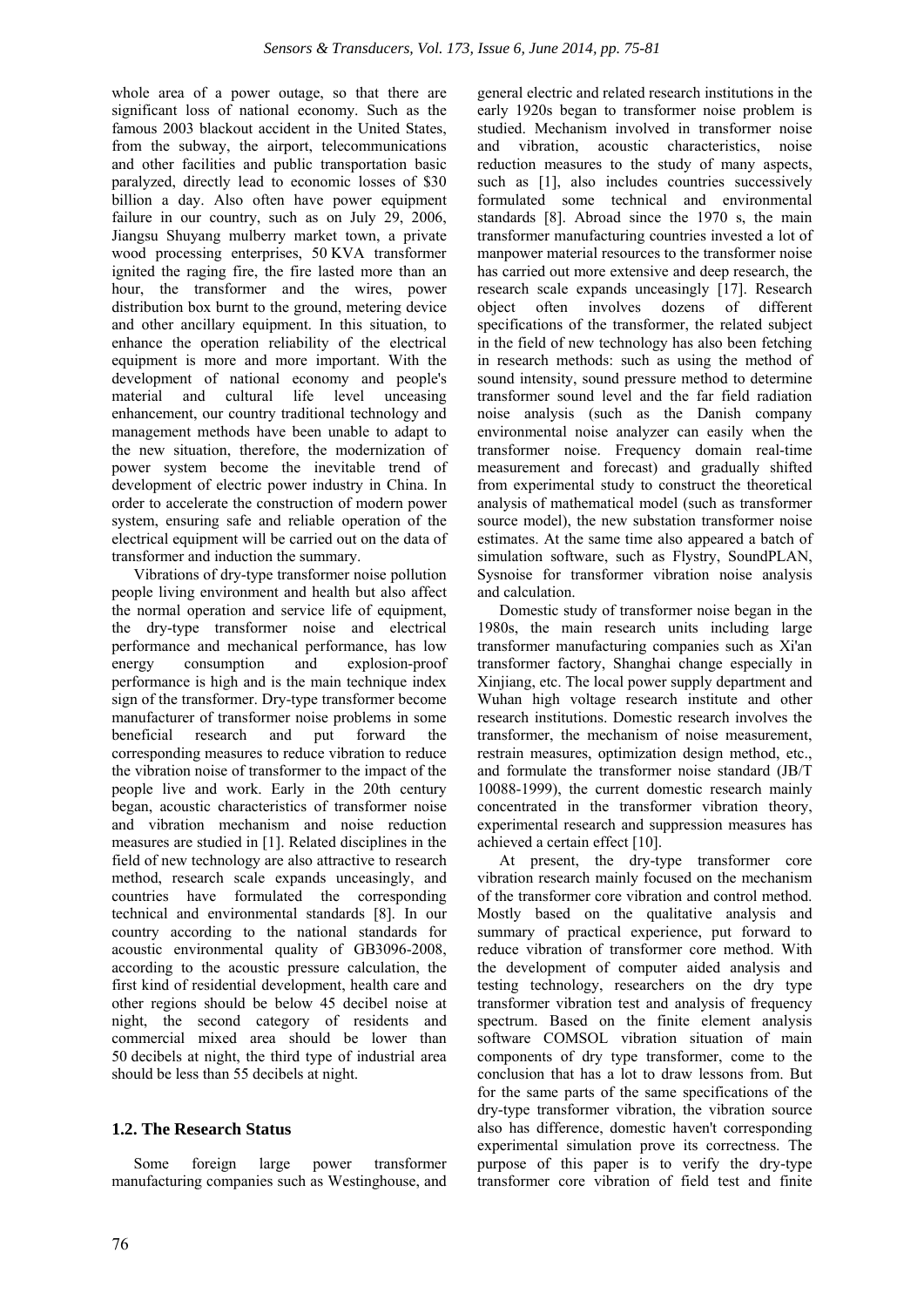element analysis and calculation results of consistency.

## **2. Field Measurement and Results**

#### **2.1. Test Apparatus and Measurement Schemes**

On the surface of the dry-type transformer body vibration and pressure condition of transformer winding and iron core displacement and deformation state are closely related, therefore can by measuring the dry-type transformer body vibration to reflect the vibration of the winding and iron core.

This experiment uses the main measuring device of the piezoelectric acceleration sensor [6], the schematic diagram is shown in Fig. 1. When testing site measurements will need to support together with dry type transformer core part, bearing part is a circular powerful magnets. When transformer operation, the core and the bearing with the same acceleration motion, acceleration and the piezoelectric element received force of inertia of the mass in the opposite direction, at the top and bottom surface of crystal voltage, output voltage is proportional to the applied force, after amplification, signal amplification device GD-210 showed vibration frequency on the oscilloscope.



**Fig. 1.** The principle diagram of the piezoelectric acceleration sensor.

**Table 1.** The piezoelectric acceleration sensor specification parameter.

| Model                       |      | <b>Install the</b><br>YD-35D resonance<br>point (HZ)            | 28K                    | Range<br>ms2<br>$(\pm 10\%)$     | 200                            |
|-----------------------------|------|-----------------------------------------------------------------|------------------------|----------------------------------|--------------------------------|
| Sensi-<br>tivity<br>(V/ms2) | 0.02 | <b>Frequency</b><br><b>range (HZ)</b> 0.5~7000<br>$(\pm 10\% )$ |                        | <b>Resolution</b><br>ratio (ms2) | 0.001                          |
| Weight<br>(g)               | 70   | <b>Physical</b><br>dimension<br>(mm)                            | hexag-on<br>$18*18*29$ | output<br>mode                   | The top of<br>the L5<br>output |

Dry-type transformer no-load experiment was carried out first, and then through the load cases of load tests are carried out with different load.

Vibration monitoring devices (YD-35D) piezoelectric acceleration sensor is the constant current source connected to an oscilloscope, GD-210 physical connection diagram as shown in Fig. 2. Piezoelectric acceleration sensor were placed in different position of the core points 1, 2, 3 three point placement [7, 14, 18], as shown in Fig. 3 below.



**Fig. 2.** Test equipment Physical connection diagram.



Fig. 3. Core vibration measuring device.

# **2.2. Vibration Signal of the Measured Results**

In the process of debugging to accurately reflect the dry-type transformer core vibration as much as possible so set the sampling frequency is 200 M [13]. The vibration measurement unit for HZ, measurement results such as Table 2 and Table 3 below.

**Table 2.** Core vibration measurement data.

| <b>No-load Test</b>      |                     |     |     |     |  |
|--------------------------|---------------------|-----|-----|-----|--|
|                          | <b>Test point</b>   |     |     |     |  |
| Core<br><b>Vibration</b> | Valid<br>values(HZ) | 109 | 121 | 125 |  |

Table 3. Core vibration measurement data.

| <b>Load Test</b>         |          |                      |     |     |     |  |
|--------------------------|----------|----------------------|-----|-----|-----|--|
|                          | Load(KW) | <b>Test</b><br>point |     |     | 3   |  |
| Core<br><b>Vibration</b> |          | Valid                | 139 | 141 | 152 |  |
|                          |          | values               | 185 | 179 | 160 |  |
|                          |          | (HZ)                 | 195 | 193 | 180 |  |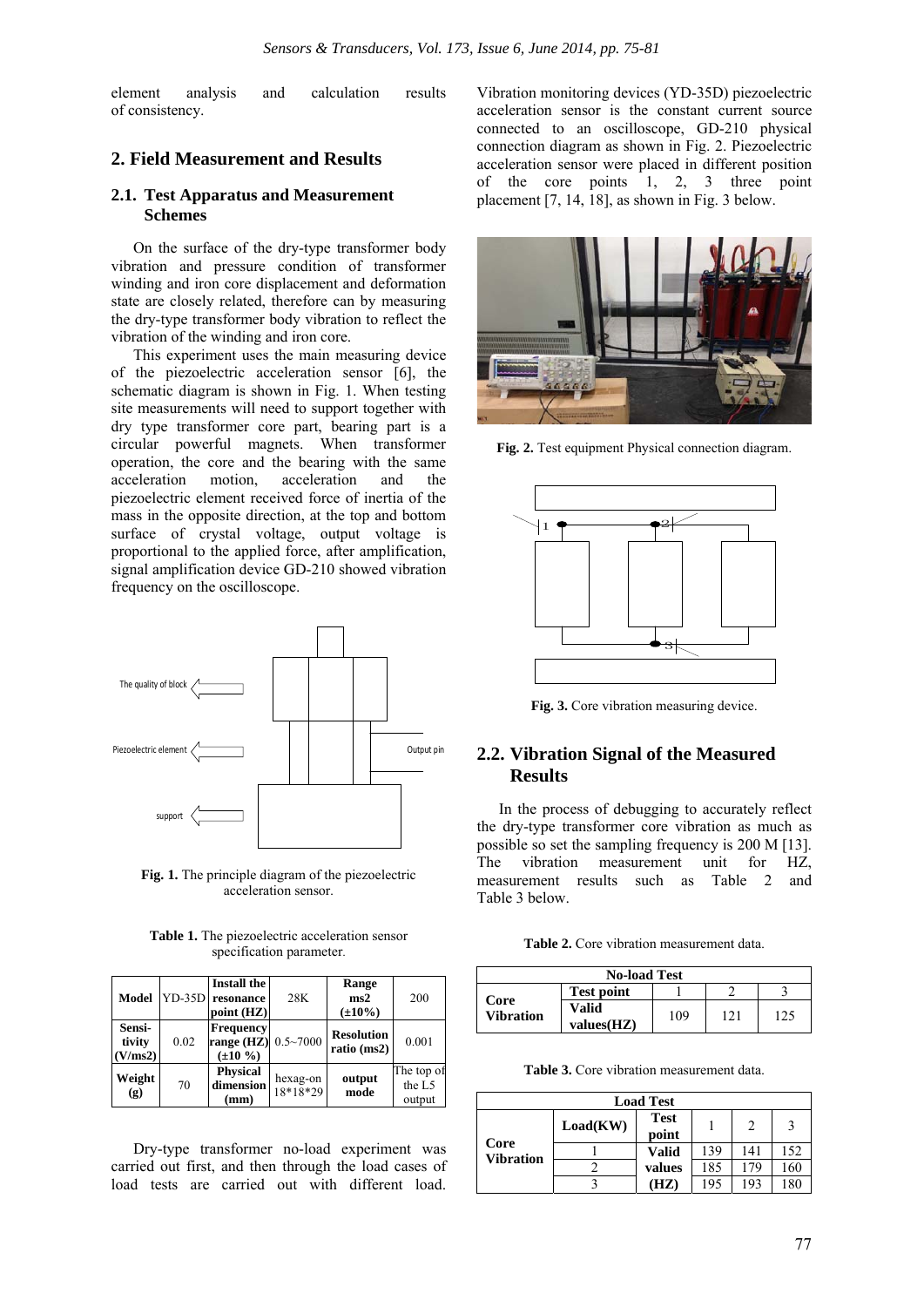# **3. Finite Element Simulation**

# **3.1. Modeling and Parameter Selection**

Model building should reflect the entity structure characteristics, so as to ensure the corresponding calculation accuracy [19]. But with the improvement of geometric characteristics of complexity, it will give mesh, finite element analysis brings considerable burden, even can cause cell distortion cannot be thrown. So when modeling should be simplified, such as iron core equivalent. Due to the laminated structure of dry type transformer core lamination of the same core column, and is not a whole, but independent of each other. Core column and iron yoke between all kinds of joint structure. Therefore, in practice, how to simulate is worth first consider the problem. Through the paper [2, 3], the thought core lamination between the clamping force, can be regarded as a whole. Transformer core section, therefore, can be equivalent to a whole rectangle (iron core eccentricity, equivalent to ignore this factor).

At the beginning of the whole dry-type transformer model is set up, as a result of COMSOL modeling is more difficult, so the professional modeling software SOLIDWORKS for dry-type transformer model of the whole first, then by SOLIDWORKS connected to COMSOL, will build the complete model of imported into COMSOL, realize the whole process of modeling.

In the process of modeling and the vibration modal calculation is the most important two parameters of the elastic modulus and density. Steel alloy content on the influence of elastic modulus is not big, according to the paper [3], and selects elastic modulus parameters 2.1\*10 Pa for after many experiments. In addition, in the paper [9] density of silicon steel  $7650 \text{ kg/m}^3$ . The considerations to the silicon steel sheet assembling simulation for the influence of density, after repeated attempts, pile multiplied by the coefficient of 0.97 the density is 7420 kg/m<sup>3</sup>. Using COMSOLMultiphysics simulation model is set up as shown in Fig. 4 below, to split the core as shown in Fig. 5 below.



**Fig. 4.** Dry-type transformer simulation model.



**Fig. 5.** Core subdivision graph.

As shown in Fig. 4, dry-type transformer whole model can be roughly divided into five parts, part 1 is iron yoke, intensify the role of the core; Part 2 is the iron core, part 3 is the insulation terminal, part 4 is the gaskets, it fixed the high and low pressure sleeve; part 5 is high and low pressure sleeve. Fig. 5 is the iron core part of the graph of subdivision.

# **3.2. The Simulation Results**

Using COMSOLMultiphysics on dry-type transformer electromagnetic field – structural mechanics field – three coupled sound field calculation. Simulation results under no-load test as shown in Fig. 6, [20] the simulation results of the test under different load diagram as shown in Fig.  $7 \sim$ Fig. 9 below.



Fig. 6. Core vibration under no-load running simulation.



**Fig. 7.** 1 KW load vibration simulation runtime core.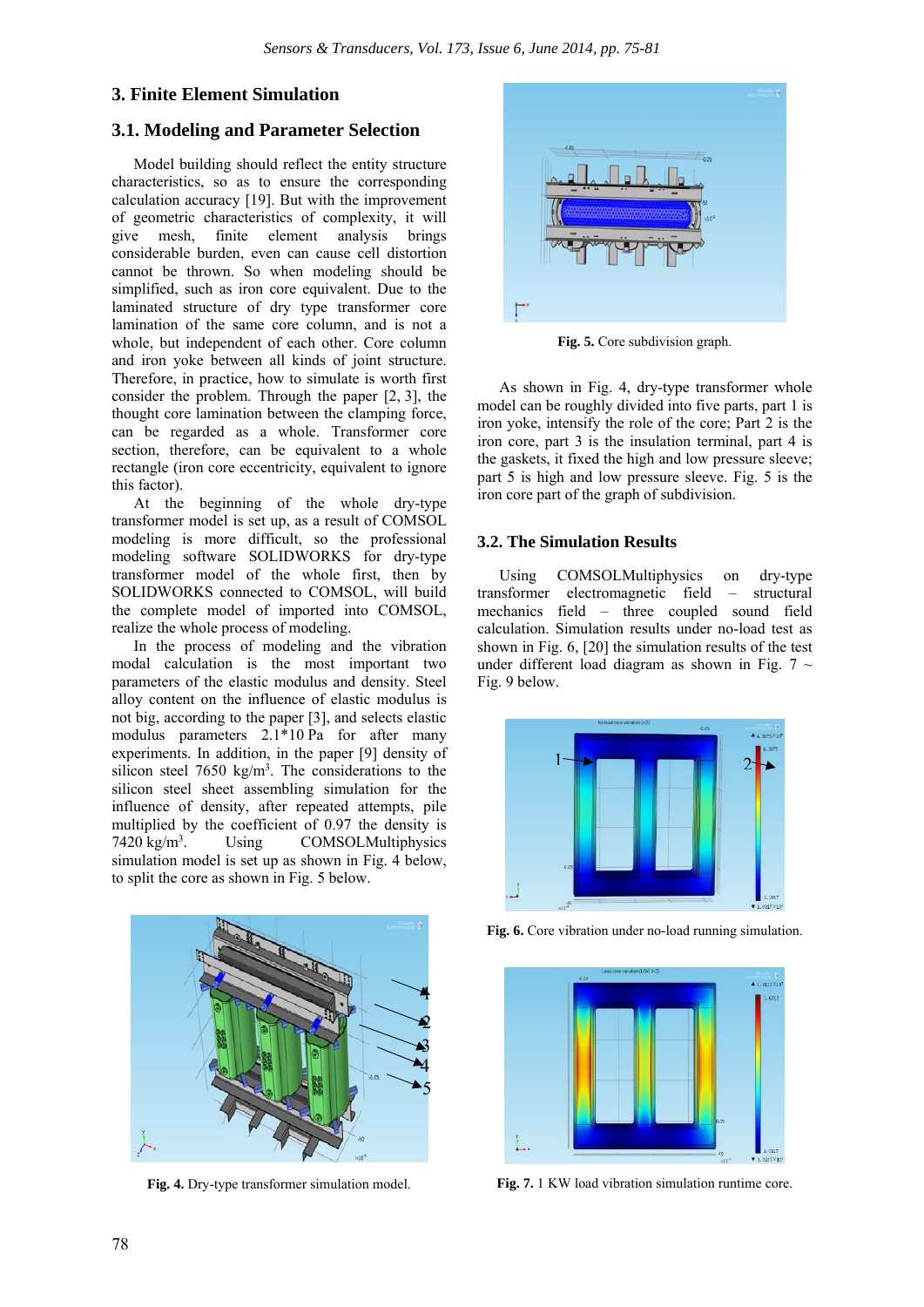

**Fig. 8.** 2 KW load vibration simulation runtime core.



**Fig. 9.** 3 KW load vibration simulation runtime core.

As shown in Fig.  $6 \sim$  Fig. 8, as shown in part 1 of the core simulation computing results, part 2 to vibration intensity zone, part 1, the deeper the color shows that the more vibration; part 2, down the frequency from big to small. In order to increase the contrast, in Fig. 9 3 KW load vibration simulation runtime core graph in the use of color to the contrary. Part 2, down the frequency from small to large, part 1, the deeper the color shows that the vibration is not strong.

#### **4. The Calculation Results and Analysis**

Dry-type transformer model is set up in the COMSOL. Carried out in accordance with the finite element method to calculate the load and solving, dry-type transformer core of different frequencies. Core structure finite element dynamics equations for [3, 21, 22].

$$
M\ddot{x} + C\dot{x} + kx = f(t), \qquad (1)
$$

where  $\ddot{x}$  and  $\dot{x}$  are the nodes acceleration vector and velocity vector. M, C, K and  $f(t)$  is the quality of the system matrix, damping matrix and node stiffness matrix. By separate unit matrix and vector integration. The equation form of transformation to the frequency domain, the transfer function of system is:

$$
H_{ij}(w) = \sum_{r=1}^{N} \frac{\phi_n \phi_n}{m_r \left[ \left( \omega_r^2 - \omega^2 + j2 \varepsilon_{r\omega_2 \omega} \right) \right]}, \quad (2)
$$

where 
$$
\omega_r^2 = \frac{k_r}{m_r}
$$
,  $\varepsilon_r = \frac{c_r}{2m_r\omega_r}$ ,  $m_r$ ,  $k_r$ , r known

as the first order *r* modal mass and modal stiffness (or generalized mass and generalized stiffness)  $\omega_r$ ,  $\varepsilon_r$ ,  $\phi_r$  respectively referred to as the first order *r* modal frequencies, modal damping ratio and modal vibration mode. It's not hard to find, *N* degrees of freedom system frequency response, equal to *N* linear superposition of single degree of freedom system frequency response. In order to determine all the modal parameters  $\omega_r$ ,  $\varepsilon_r$ ,  $\phi_r$  ( $r=1,2,3,...,N$ ). In fact only measurement of frequency response matrix column corresponding excitation and each point measured  $H(\omega)$  or a line corresponding to each point in turn vibration, point measurement  $H(\omega)^T$ is enough. Finite element modal parameter identification task is within a certain frequency band by the measured frequency response function data, determine the modal frequency parameters of the system is  $\omega$ , modal vibration modal damping ratio  $\mathcal{E}_r$  and type  $\omega_r$ ,  $\mathcal{E}_r$ ,  $\phi_r = (\phi_1, \phi_2, ..., \phi_m)$ ,  $r=1,2,...,N$  (*N* for the system in the modal test frequency).

After consulting relevant paper [4] this article introduce the experience formula

$$
f_c = 1.08k_c \frac{B_c + B_e}{(H_c + B_e)^2} 10^5 + \Delta f , \qquad (3)
$$

Verify the result of finite element calculation. Among the Eq. 3  $H_c$  window for core high,  $B_c$  for the iron yoke the large wide,  $B_c$  for core column is the widest width, *M* for core window width,  $k_c$  is coefficient. Δ*f* for load parameters. Under the noload of 0 HZ, every increase 1 KW load, Δ*f* value increases 20 HZ.

When the three phase:

$$
k_c = 0.080 + 1.105 \left( \frac{H_c + B_e}{M + B_c} - 1 \right), \qquad (4)
$$

When single phase:

$$
k_c = 0.876 + 1.105 \left( \frac{B_e + H_c}{M_c + B_c} - 1 \right), \qquad (5)
$$

Sc10 dry-type transformer produced by Tianjin special transformer field, with technical personnel after verifying that the transformer core specifications in Table 4. In order to prevent resonance, inherent frequency should avoid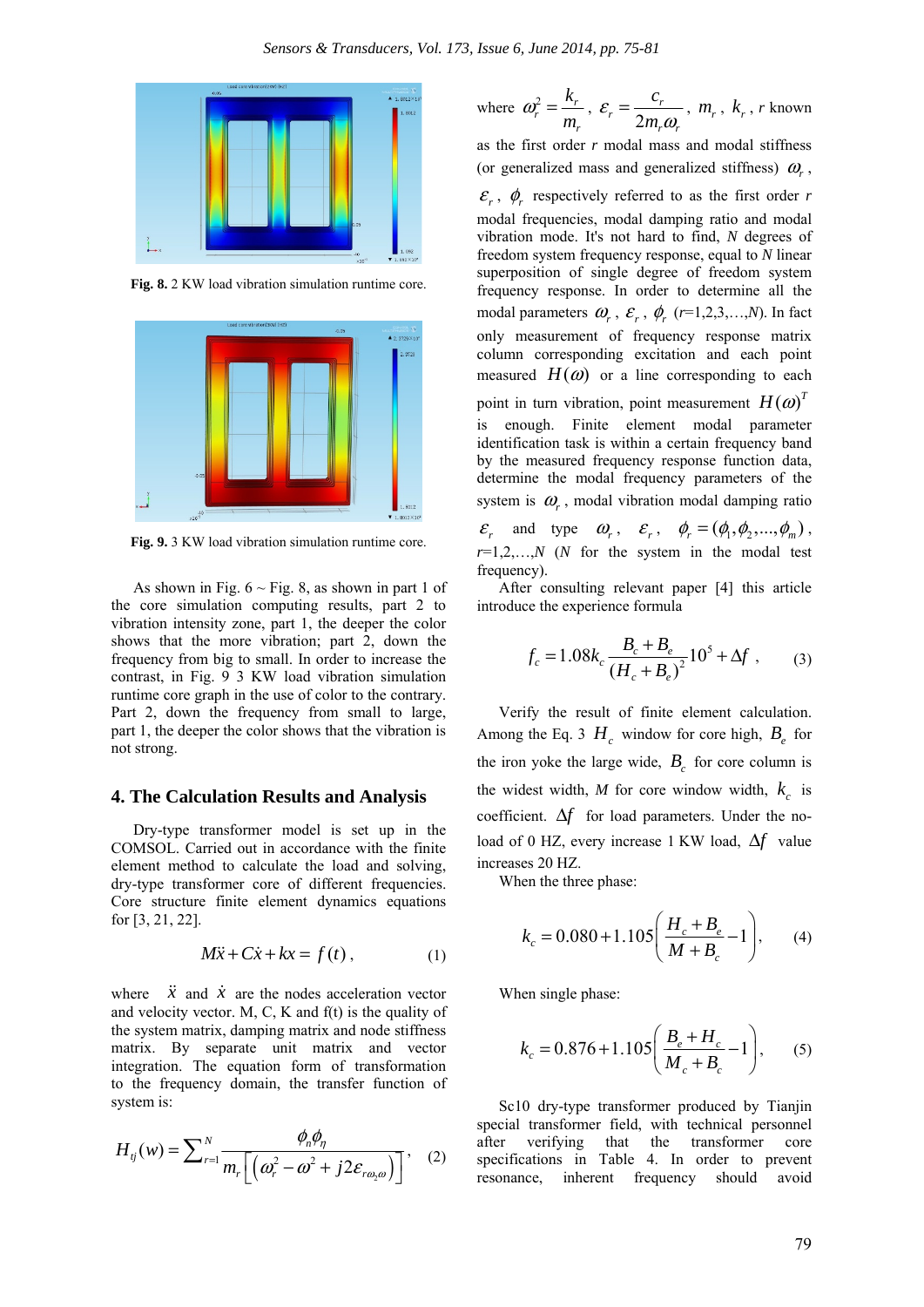the following frequency band:  $75 \sim 125$  Hz; 175 ~ 225 Hz; 275 ~ 325 Hz; 375 ~ 425 Hz.

Using the above empirical formula Eq. 3 for calculation, the dry-type transformer core can get natural frequency value  $f_c^{\prime}$ , and extracted from finite element modal frequency  $f_c$ , the relative error was calculated by the  $(f_c - f_c) f_c$ . Due to the light differ with each test point measuring data under different load is small, in order to facilitate the contrast of three test points average. Compared with finite element calculation and the formula to calculate the results such as Table 5 below.

**Table 4.** Core data.

| <b>Model</b> | Windo<br>w of<br>high<br>(mm) | Largest<br>iron wide<br>(mm) | Mini-<br>mum<br>plate<br>width<br>(mm) | Window<br>width<br>(mm) | <b>Total</b><br>thickness<br>(mm) |
|--------------|-------------------------------|------------------------------|----------------------------------------|-------------------------|-----------------------------------|
| <b>SCH0</b>  | 800                           | 210                          | 90                                     | 310                     | 204                               |

**Table 5.** Results of calculation.

| <b>Results</b>                                           |             |               |               |               |  |  |
|----------------------------------------------------------|-------------|---------------|---------------|---------------|--|--|
|                                                          | No-<br>Load | Load<br>(1Kw) | Load<br>(2KW) | Load<br>(3KW) |  |  |
| The finite<br>element<br>calculation $f_c$<br>(HZ)       | 118.3       | 144.0         | 174.6         | 189.3         |  |  |
| <b>Empirical</b><br>formula<br>calculation $f_c$<br>(HZ) | 129.1       | 149.1         | 169.1         | 189.1         |  |  |
| Error $(\% )$                                            | 3.71        | 3.42          | 3.25          | 0.01          |  |  |

By the calculation results, Table 4 can be concluded that under the condition of no-load finite element calculation and empirical formula calculation error is less than 4 %, in the finite element calculation and experience formula under no-load alignment is very high. Then 1 KW, 2 KW, 3 KW load, the finite element calculation data and empirical formula calculation data are basic but 4 % refer to [5], using the empirical formula to the structure parameters and its internal action characteristics of core, also puts forward a structure of all kinds of hard core all applicable accurate calculation formula, so the finite element calculation results and the basic core test result from on macroscopic reflect core vibration condition.

## **5. Conclusion**

This paper aiming at the vibration problem of drytype transformer. In the finite element software COMSOLMultiphysics of dry-type transformer model is established, modal vibration mode and calculation analysis of the core modal frequency. By contrast, in the case of no-load and load both calculation error is less than 4 %, both highly consistent, preliminary judgment, the finite element calculation results and practical test results of the core vibration. The calculation in order to further explore the dry-type transformer vibration source provides technical and data support, also provides reference for the further improved the structure of the transformer.

## **Acknowledgment**

The authors would like to thank the Key Support Project of Tianjin Science and Technology Plan Fund (10ZCKFGX02700) for supporting this project. Tianjin University undergraduate teaching quality and teaching reform project Plan Fund (Tianjin municipal key projects C03-0806). University Students' innovative undertaking project Plan Fund (201210058018). Fund for outstanding young teachers in the project plan.

#### **References**

- [1]. J. Missaoui, L. Cheng, Vibroacoustic analysis of a finite cylindrical shell with internal floor partition, *Journal of Sound and Vibration*, Vol. 226, Issue 1, 1999, pp. 101-123.
- [2]. J. He, Z. Yu, R. Zeng, et al, Vibration and audible noise characteristics of AC transformer caused by HVDC system under monopole operation, *IEEE Transactions on Power Delivery*, Vol. 27, Issue 4, 2012, pp. 1835-1842.
- [3]. S. Kawaji, K. Kanazawa, Vibration suppression control of transformer core using H∞ control, in *Proceedings of the 21st IEEE International Conference on Industrial Electronics, Control, and Instrumentation (IECON'95)*, Vol. 2, 1995, pp. 902-907.
- [4]. Z. Q. Wang, M. Wang, Y. Q. Ge, The axial vibration of transformer winding under short circuit condition, in *Proceedings of the IEEE International Conference on Power System Technology (PowerCon'02)*, Vol. 3, 2002, pp. 1630-1634.
- [5]. J. Du, J. Hu, K. J. Tseng, Vibration distribution in output sections of a piezoelectric transformer operating at thickness shear mode, *IEEE Transactions on Ultrasonics, Ferroelectrics and Frequency Control*, Vol. 54, Issue 10, 2007, pp. 1984-1991.
- [6]. F. H. Wang, Z. J. Jin, Using the vibration frequency response analysis method to detect the winding deformation of power transformer, in *Proceedings of the General Meeting of IEEE Power and Energy Society*, 2011, pp. 1-6.
- [7]. J. Hu, Analyses of the temperature field in a barshaped piezoelectric transformer operating in longitudinal vibration mode *IEEE Transactions on, Ultrasonics, Ferroelectrics and Frequency Control*, Vol. 50, Issue 6, 2003, pp. 594-600.
- [8]. D. Shang, Z. He, The numerical analysis of sound and vibration from a ring-stiffened cylindrical